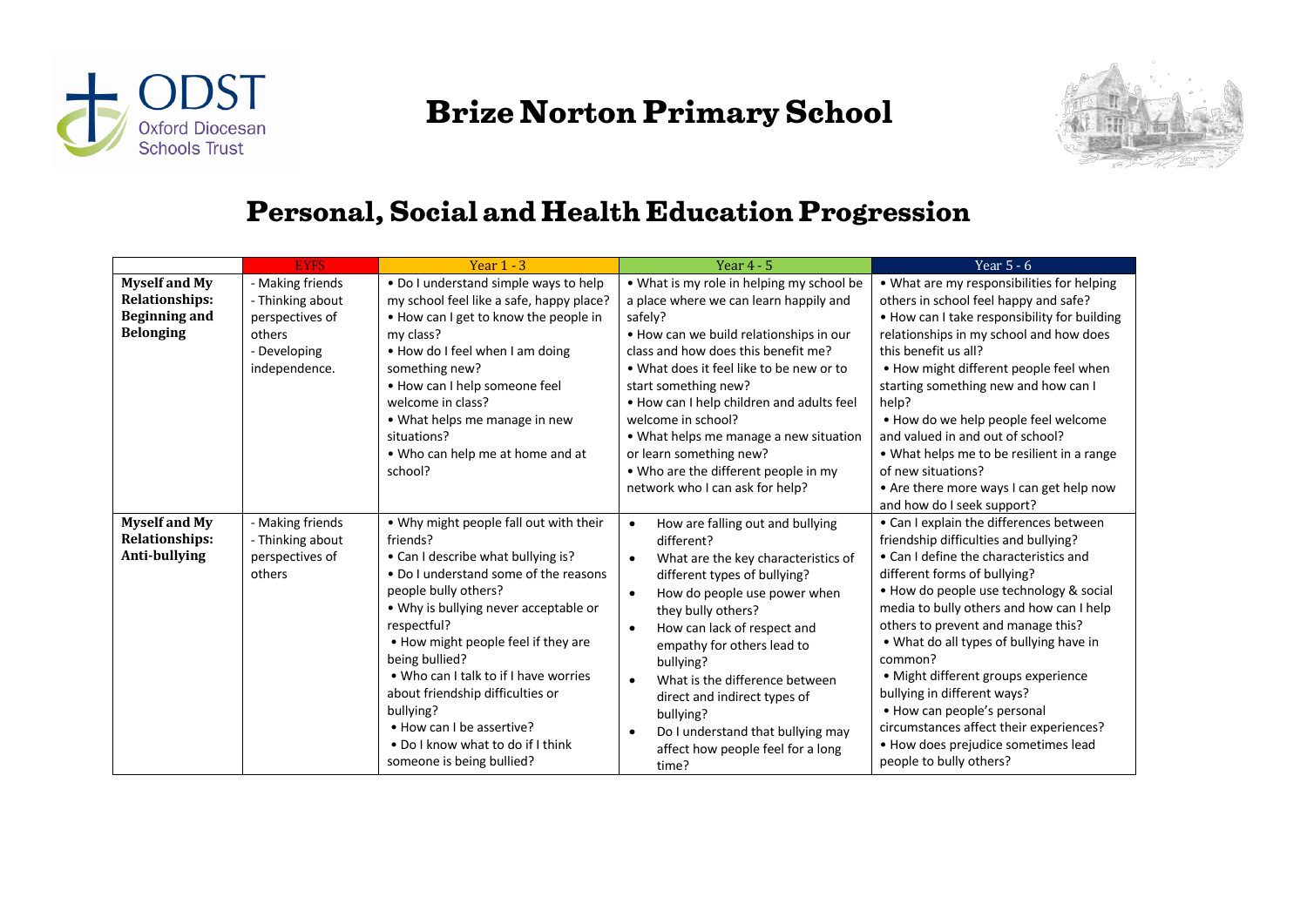



| <b>Myself and My</b><br><b>Relationships:</b><br><b>My Emotions</b> | - Understanding<br>feelings<br>- Seeing themselves<br>as valuable<br>- Learning resilience<br>and perseverance | . How do people help me to build<br>positive and safe relationships?<br>. What does my school do to stop<br>bullying?<br>. What am I good at and what is<br>special about me?<br>• How can I stand up for myself?<br>• Can I name some different feelings?<br>• Can I describe situations in which I<br>might feel happy, sad, cross etc?<br>• How do my feelings and actions<br>affect others?<br>• How do I manage some of my<br>emotions and associated behaviours?<br>• What are the different ways people<br>might relax and what helps me to feel<br>relaxed?<br>. Who do I share my feelings with? | What are bystanders and followers<br>$\bullet$<br>and how might they feel?<br>How can I support people I know<br>$\bullet$<br>are being bullied by being<br>assertive?<br>How does my school prevent bullying<br>and support people involved?<br>• Why is it important to accept and feel<br>proud of who we are?<br>. What does the word 'unique' mean and<br>what do I feel proud of about myself?<br>• Why is mental wellbeing as important<br>as physical wellbeing?<br>• How can I communicate my emotions?<br>• Can I recognise some simple ways to<br>manage difficult emotions?<br>• What does it mean when someone says<br>I am "over reacting" and how do I show<br>understanding towards myself and<br>others?<br>• How do my actions and feelings affect<br>the way I and others feel?<br>. How do I care for other people's<br>feelings?<br>. Who can I talk to about the way I feel?<br>• How can I disagree without being<br>disagreeable? | • Can I respond assertively to bullying,<br>online and offline?<br>• How might bullying affect people's<br>mental wellbeing and behaviour?<br>How and why might peers become<br>colluders or supporters in bullying<br>situations?<br>. How can we make mental wellbeing a<br>normal part of daily life, in the same way as<br>physical wellbeing?<br>• What does it mean to have a 'strong<br>sense of identity' & 'self-respect'?<br>. What can I do to boost my self-respect?<br>• How do I manage strong emotions?<br>• How can I judge if my own feelings and<br>behaviours are appropriate &<br>proportionate?<br>. How do I recognise how other people<br>feel and respond to them?<br>• What is loneliness and how can we<br>manage feelings of isolation?<br>• How common is mental ill health and<br>what self-care techniques can I use?<br>. How and from whom do I get support<br>when things are difficult? |
|---------------------------------------------------------------------|----------------------------------------------------------------------------------------------------------------|-----------------------------------------------------------------------------------------------------------------------------------------------------------------------------------------------------------------------------------------------------------------------------------------------------------------------------------------------------------------------------------------------------------------------------------------------------------------------------------------------------------------------------------------------------------------------------------------------------------|-----------------------------------------------------------------------------------------------------------------------------------------------------------------------------------------------------------------------------------------------------------------------------------------------------------------------------------------------------------------------------------------------------------------------------------------------------------------------------------------------------------------------------------------------------------------------------------------------------------------------------------------------------------------------------------------------------------------------------------------------------------------------------------------------------------------------------------------------------------------------------------------------------------------------------------------------------------|---------------------------------------------------------------------------------------------------------------------------------------------------------------------------------------------------------------------------------------------------------------------------------------------------------------------------------------------------------------------------------------------------------------------------------------------------------------------------------------------------------------------------------------------------------------------------------------------------------------------------------------------------------------------------------------------------------------------------------------------------------------------------------------------------------------------------------------------------------------------------------------------------------------------------|
| Citizenship:<br><b>Rights, Rules and</b><br><b>Responsibilities</b> | - Developing sense<br>of community.                                                                            | . How do rules and conventions help<br>me to feel happy & safe?<br>• How do I take part in making rules?<br>. Who looks after me and what are<br>their responsibilities?<br>. What jobs and responsibilities do I<br>have in school and at home?                                                                                                                                                                                                                                                                                                                                                          | What do we mean by rights and<br>$\bullet$<br>responsibilities?<br>What are my responsibilities at<br>$\bullet$<br>home and at school?<br>What does it mean to be treated<br>$\bullet$<br>and to treat others with respect?<br>Who are those in positions of<br>$\bullet$<br>authority in our school and                                                                                                                                                                                                                                                                                                                                                                                                                                                                                                                                                                                                                                                  | • What are the conventions of courtesy &<br>manners and how do these vary?<br>. How does my behaviour online affect<br>others and how can I show respect?<br>• Why is it important to keep my personal<br>information private, especially online?<br>• How can I contribute to making and<br>changing rules in school?                                                                                                                                                                                                                                                                                                                                                                                                                                                                                                                                                                                                    |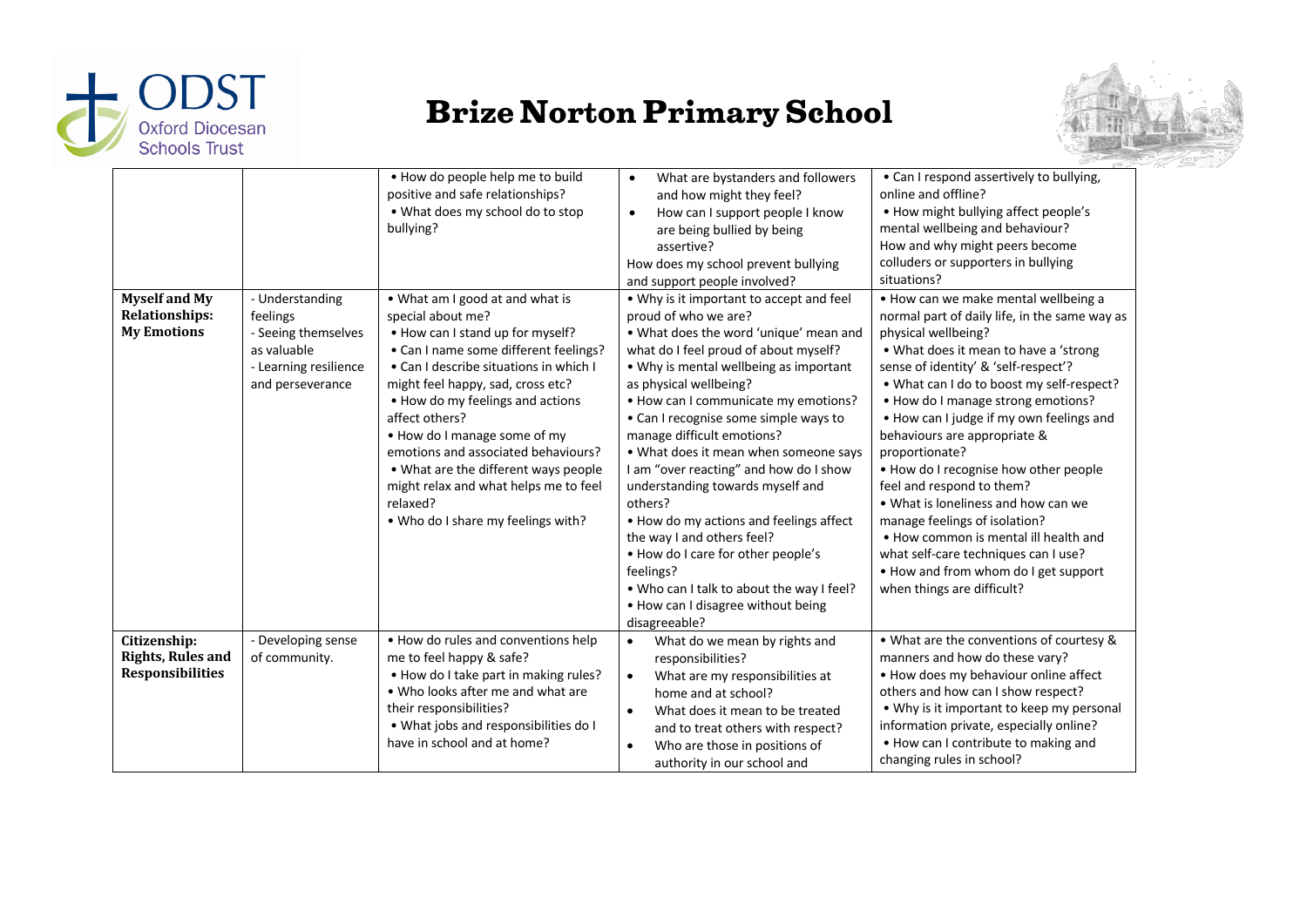



|                                                     |                                     | • Can I listen to other people, share<br>my views and take turns?<br>• Can I take part in discussions and<br>decisions in class                                                                                                                                                                                                                                                                                                        | communities and how can we show<br>respect?<br>Why do we need rules and<br>$\bullet$<br>conventions at home and at school?<br>What part can I play in making and<br>$\bullet$<br>changing rules?<br>How do we make democratic<br>$\bullet$<br>decisions in school?<br>What is a representative and how do we<br>elect them?                                                                                                                                                                                                                                                                                               | . How else can I make a difference in<br>school?<br>• What are the basic rights of children and<br>adults?<br>. Why do we have laws in our country?<br>• How does democracy work in our<br>community and in our country?<br>• What do councils, councillors,<br>parliament and MPs do?<br>. How do I take part in debate,<br>respectfully listening to other people's<br>views?                                                                                                                                                                                                                              |
|-----------------------------------------------------|-------------------------------------|----------------------------------------------------------------------------------------------------------------------------------------------------------------------------------------------------------------------------------------------------------------------------------------------------------------------------------------------------------------------------------------------------------------------------------------|---------------------------------------------------------------------------------------------------------------------------------------------------------------------------------------------------------------------------------------------------------------------------------------------------------------------------------------------------------------------------------------------------------------------------------------------------------------------------------------------------------------------------------------------------------------------------------------------------------------------------|--------------------------------------------------------------------------------------------------------------------------------------------------------------------------------------------------------------------------------------------------------------------------------------------------------------------------------------------------------------------------------------------------------------------------------------------------------------------------------------------------------------------------------------------------------------------------------------------------------------|
| Citizenship:<br>Working<br><b>Together</b>          | - Developing sense<br>of community. | What am I and other people good<br>$\bullet$<br>at?<br>What new skills would I like to<br>$\bullet$<br>develop?<br>How can I listen well to other<br>$\bullet$<br>people?<br>Why is it important to take turns?<br>$\bullet$<br>How can I work well in a group?<br>$\bullet$<br>How can I negotiate to sort out<br>$\bullet$<br>disagreements?<br>How are my skills useful in a<br>$\bullet$<br>group?<br>What is a useful evaluation? | What am I good at and what are<br>$\bullet$<br>others good at?<br>What new skills would I like or need<br>$\bullet$<br>to develop?<br>How well can I listen to other<br>people?<br>How do I ask open questions?<br>$\bullet$<br>How can I share my views and<br>$\bullet$<br>opinions effectively?<br>How can different people contribute<br>$\bullet$<br>to a group task?<br>How can I work well in a group?<br>$\bullet$<br>How can I persevere and overcome<br>$\bullet$<br>obstacles to my learning?<br>What is useful evaluation?<br>$\bullet$<br>How do I give constructive feedback and<br>receive it from others? | • What are my strengths and skills and how<br>are they seen by others?<br>. What helps me learn new skills<br>effectively?<br>. What would I like to improve and how<br>can I achieve this?<br>• How could my skills and strengths be<br>used in future employment?<br>• What are some 3ft he jobs that people<br>do?<br>. How can I be a good listener to other<br>people?<br>. How can I share my views effectively and<br>negotiate with others to reach agreement?<br>. How can I persevere and help others to<br>do so?<br>• How can I give, receive and act on<br>sensitive and constructive feedback? |
| Citizenship:<br>Diversity and<br><b>Communities</b> | - Developing sense<br>of community  | . What makes me 'me', what makes<br>you 'you'?<br>. Do all boys and all girls like the same<br>things?                                                                                                                                                                                                                                                                                                                                 | How might others' expectations of<br>$\bullet$<br>girls and boys affect people's<br>feelings and choices?                                                                                                                                                                                                                                                                                                                                                                                                                                                                                                                 | • How do other people's perceptions,<br>views and stereotypes influence my sense<br>of identity?<br>• How do views of gender affect my<br>identity, friendships, behaviour & choices?                                                                                                                                                                                                                                                                                                                                                                                                                        |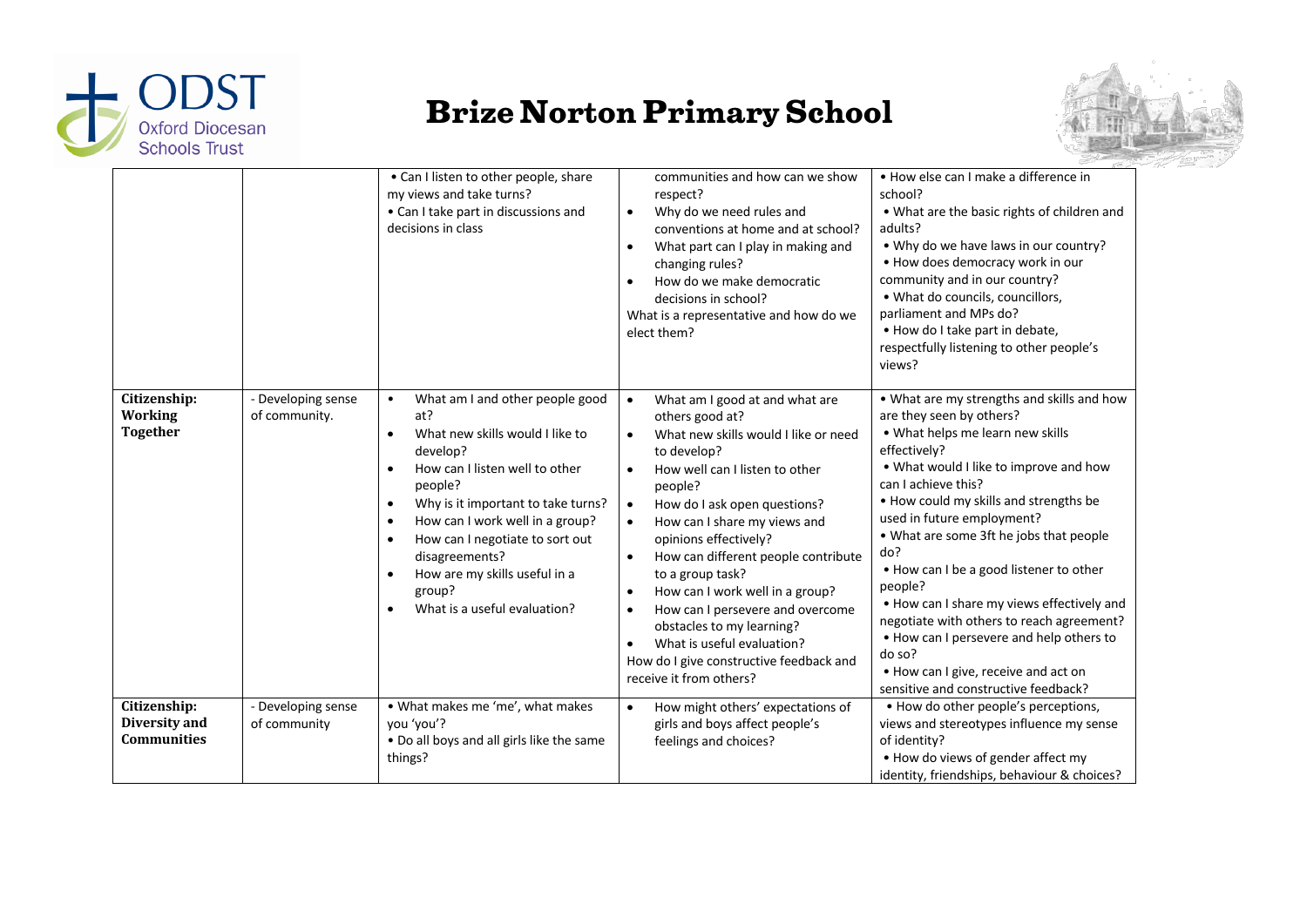



|                                                                          |                                                                      | • What is my family like and how are<br>other families different?<br>• What different groups do we belong<br>to?<br>• What is a stereotype and can I give<br>some examples?<br>• Who helps people in my locality and<br>what help do they need?<br>. What does 'my community' mean<br>and how does it feel to be part of it?<br>. How do people find out about what<br>is happening in my community?<br>• How do we care for animals and<br>plants?<br>• How can I help look after my school? | How are our families the same and<br>$\bullet$<br>how are they different?<br>Do people who live in my locality<br>$\bullet$<br>have different traditions, cultures<br>and beliefs?<br>How does valuing diversity benefit<br>$\bullet$<br>everyone?<br>Why are stereotypes unfair and how<br>$\bullet$<br>can I challenge them?<br>How do people in my locality benefit<br>$\bullet$<br>from being part of different groups?<br>What are the roles of people who<br>$\bullet$<br>support others with different needs<br>in my community?<br>$\bullet$<br>How does the media work in my<br>community?<br>How can we care for the local<br>$\bullet$<br>environment and what are the<br>benefits?<br>What do animals need, and what are our<br>responsibilities? | • What are people's different identities,<br>locally and in the UK?<br>. How can I show respect to those with<br>different lifestyles, beliefs & traditions?<br>• What are the negative effects of<br>stereotyping?<br>. Which wider communities & groups am I<br>part of & how does this benefit me?<br>• What are voluntary organisations and<br>how do they make a difference?<br>• What is the role of the media and how<br>does it influence me and my community?<br>• Who cares for the wider environment<br>and what is my contribution? |
|--------------------------------------------------------------------------|----------------------------------------------------------------------|-----------------------------------------------------------------------------------------------------------------------------------------------------------------------------------------------------------------------------------------------------------------------------------------------------------------------------------------------------------------------------------------------------------------------------------------------------------------------------------------------|---------------------------------------------------------------------------------------------------------------------------------------------------------------------------------------------------------------------------------------------------------------------------------------------------------------------------------------------------------------------------------------------------------------------------------------------------------------------------------------------------------------------------------------------------------------------------------------------------------------------------------------------------------------------------------------------------------------------------------------------------------------|-------------------------------------------------------------------------------------------------------------------------------------------------------------------------------------------------------------------------------------------------------------------------------------------------------------------------------------------------------------------------------------------------------------------------------------------------------------------------------------------------------------------------------------------------|
| <b>Healthy</b> and<br><b>Safer Lifestyles:</b><br><b>Personal Safety</b> | - Understand what<br>to do in emergencies<br>- who can help<br>them. | • Can I identify different feelings and<br>tell others how I feel?<br>• Which school/classroom rules are<br>about helping people to feel safe?<br>• Can I name my own Early Warning<br>Signs?<br>. How do I know which adults and<br>friends I can trust?<br>. Who could I talk with if I have a<br>worry or need to ask for help?<br>• What could I do if a friend or<br>someone in my family isn't kind to me?<br>• Can I identify private body parts and<br>say 'no' to unwanted touch?    | How do I recognise my own feelings<br>$\bullet$<br>and communicate them to others?<br>Can I recognise when my Early<br>$\bullet$<br>Warning Signs are telling me I don't<br>feel safe?<br>What qualities do trusted adults and<br>$\bullet$<br>trusted friends have?<br>Who is in my Network of Support<br>$\bullet$<br>and how can I ask them for help?<br>Which school / classroom rules are<br>$\bullet$<br>about helping people to feel safe?<br>$\bullet$<br>What physical contact do I feel<br>comfortable with and what do I do if<br>physical contact is unwanted?                                                                                                                                                                                    | . How do I recognise my own feelings and<br>consider how my actions may affect the<br>feelings of others?<br>• Can I use my Early Warning Signs to<br>judge how safe I am feeling?<br>. How do I judge who is a trusted adult or<br>trusted friend?<br>• How can I seek help or advice from<br>someone on my network of support and<br>when should I review my network?<br>• How could I report concerns of abuse or<br>neglect?<br>• Can I identify appropriate &<br>inappropriate or unsafe physical contact?                                 |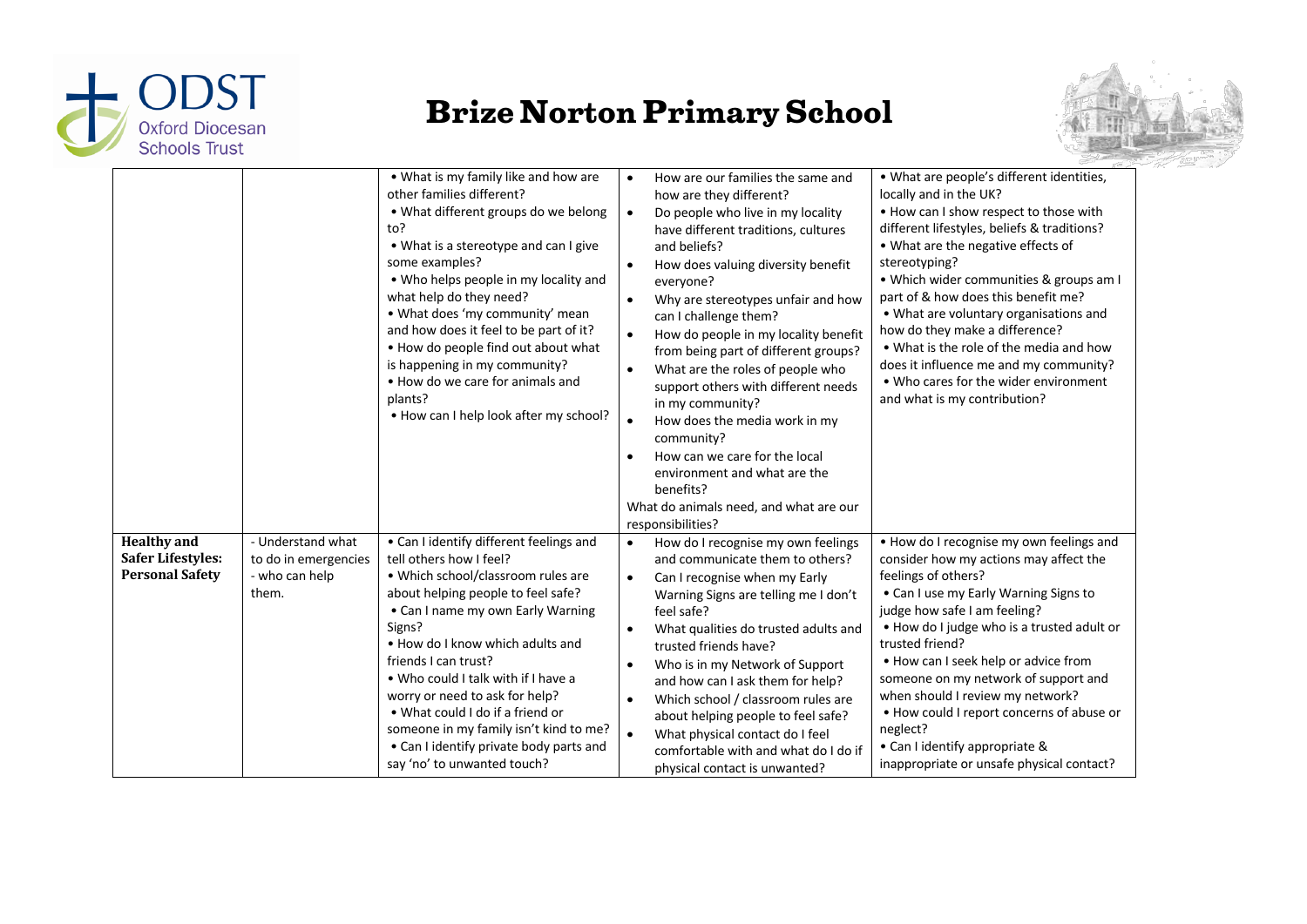



|                                                                                      |                                                                      | • What could I do if I feel worried<br>about a secret?<br>. What could I do if something worries<br>or upsets me when I am online?                                                                                                                                                                                                                                                                                                                                                                                         | What could I do if I feel worried<br>$\bullet$<br>about a secret?<br>What could I do if I feel worried<br>$\bullet$<br>about a friendship or a family<br>relationship?<br>How can I keep safe online?                                                                                                                                                                                                                                                                                    | . How do I judge when it is not right to<br>keep a secret and what action could I take?<br>• How can I recognise risks online and<br>report concerns?<br>• What strategies can I use to assess risk<br>and help me feel safer when I am feeling<br>unsafe?                                                                                                                                                                                                                                                                                                     |
|--------------------------------------------------------------------------------------|----------------------------------------------------------------------|----------------------------------------------------------------------------------------------------------------------------------------------------------------------------------------------------------------------------------------------------------------------------------------------------------------------------------------------------------------------------------------------------------------------------------------------------------------------------------------------------------------------------|------------------------------------------------------------------------------------------------------------------------------------------------------------------------------------------------------------------------------------------------------------------------------------------------------------------------------------------------------------------------------------------------------------------------------------------------------------------------------------------|----------------------------------------------------------------------------------------------------------------------------------------------------------------------------------------------------------------------------------------------------------------------------------------------------------------------------------------------------------------------------------------------------------------------------------------------------------------------------------------------------------------------------------------------------------------|
| <b>Healthy</b> and<br><b>Safer Lifestyles:</b><br><b>Drug Education</b>              |                                                                      | . Which substances might enter our<br>bodies, how do they get there and<br>what do they do?<br>• What are medicines and why and<br>when do some people use them?<br>• When and why do people have an<br>injection from a doctor or a nurse?<br>. Who is in charge of what medicine I<br>take?<br>• What different things can help me<br>feel better if I feel poorly?<br>• How can I keep safe with medicines<br>and substances at home and at<br>school?<br>. What is persuasion and how does it<br>feel to be persuaded? | • What medical & legal drugs do I know<br>about, and what are their effects?<br>. Who uses and misuses legal drugs?<br>• Why do some people need medicine<br>and who prescribes it?<br>• What are immunisations and have I<br>had any?<br>• What are the safety rules for storing<br>medicine and other risky substances?<br>• What should I do if I find something<br>risky, like a syringe?<br>• What do I understand about how<br>friends and the media persuade and<br>influence me? | . What do I know about medicines,<br>alcohol, smoking, solvents and illegal drugs<br>and why people use them?<br>How does drug use affect the way a body<br>or brain works?<br>. How do medicines help people with<br>different illnesses?<br>. What immunisations have I had or may I<br>have in future and how do they keep me<br>healthy?<br>• What is drug misuse?<br>• What are some of the laws about drugs?<br>• How can I assess risk, recognise peer<br>influence & respond assertively?<br>• When and how should I check<br>information about drugs? |
| <b>Healthy</b> and<br><b>Safer Lifestyles:</b><br><b>Managing Safety</b><br>and Risk | - Understand what<br>to do in emergencies<br>- who can help<br>them. | • What are risky situations and how<br>might I feel?<br>• What is my name, address and<br>phone number and when might I need<br>to give them?<br>• What is an emergency and who can<br>help?<br>• What makes a place or activity safe<br>for me?                                                                                                                                                                                                                                                                           | . How do I feel in risky situations and<br>how might my body react?<br>• Can I make decisions in risky situations<br>and might my friends affect these<br>decisions?<br>• When might I meet adults I don't know<br>& how can I respond safely?<br>• What actions could I take in an<br>emergency or accident and how can I call<br>the emergency services?                                                                                                                               | • When might it be good for my mental<br>health for me to take a risk?<br>• What are the possible benefits and<br>consequences of taking physical, emotional<br>and social risks?<br>• When am I responsible for my own<br>safety as I get older and how can I keep<br>others safer?<br>• How can I safely get the attention of a<br>known or unknown adult in an emergency?                                                                                                                                                                                   |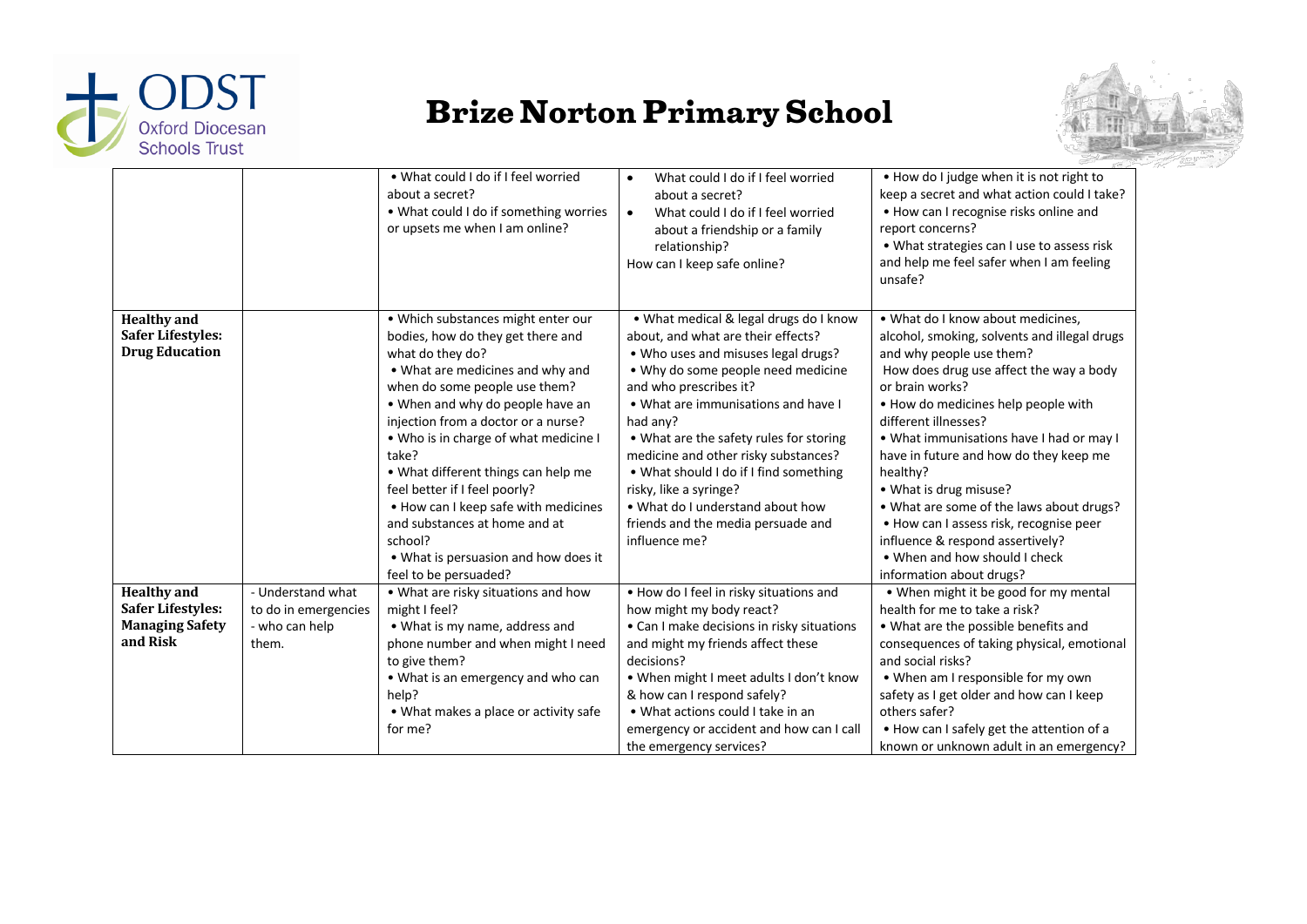



|                                                                                |                                                                                                                                                              | • What are the benefits and risks for<br>me when walking near the road, and<br>how can I stay safer?<br>• What are the benefits and risks for<br>me in the sun and how can I stay<br>safer?<br>. What do I enjoy when I'm near water<br>and how can I stay safer?<br>• What are the risks for me if I am lost<br>and how can I get help?<br>• How can I help to stop simple<br>accidents from happening and how<br>can I help if there is an accident?                                                                                                                                 | . What are the benefits of using the<br>roads and being near water and how can<br>I reduce the risks?<br>. How is fire risky and how can I reduce<br>the risks?<br>• How do I keep myself safe during<br>activities and visits?<br>• How can I stop accidents happening at<br>home and when I'm out?                                                                                                                                                                                                                                                                                                                                                      | • Can I carry out basic first aid in common<br>situations, including head injuries?<br>• What are the benefits of cycling and<br>walking on my own and how can I stay<br>safer?<br>• How can being outside support my<br>wellbeing & how do I keep myself safe in<br>the sun?<br>• What are the benefits of using public<br>transport and how can I stay safe near<br>railways?<br>• How can I prevent accidents at school<br>and at home, now that I can take more<br>responsibility?                                                                                                                                                                                                                            |
|--------------------------------------------------------------------------------|--------------------------------------------------------------------------------------------------------------------------------------------------------------|----------------------------------------------------------------------------------------------------------------------------------------------------------------------------------------------------------------------------------------------------------------------------------------------------------------------------------------------------------------------------------------------------------------------------------------------------------------------------------------------------------------------------------------------------------------------------------------|-----------------------------------------------------------------------------------------------------------------------------------------------------------------------------------------------------------------------------------------------------------------------------------------------------------------------------------------------------------------------------------------------------------------------------------------------------------------------------------------------------------------------------------------------------------------------------------------------------------------------------------------------------------|-------------------------------------------------------------------------------------------------------------------------------------------------------------------------------------------------------------------------------------------------------------------------------------------------------------------------------------------------------------------------------------------------------------------------------------------------------------------------------------------------------------------------------------------------------------------------------------------------------------------------------------------------------------------------------------------------------------------|
| <b>Healthy</b> and<br><b>Safer Lifestyles:</b><br><b>Healthy</b><br>Lifestyles | - Working in teams<br>Importance of<br>routines - sleep<br>- Know how to look<br>after themselves.<br>- Oral health.<br>- Understanding<br>how to be healthy | • What does healthy eating and a<br>balanced diet mean?<br>. What is an active lifestyle and how<br>does it help me to be healthier?<br>. What is mental wellbeing and how is<br>it affected by my physical health?<br>• How much sleep do I need & what<br>happens if I don't have enough?<br>• How do nutrition and physical<br>activity work together?<br>• How can I plan and prepare simple,<br>healthy meals safely?<br>. How can I look after my teeth and<br>why is it important?<br>. Who is responsible for my lifestyle<br>choices and how are these choices<br>influenced? | What is mental wellbeing and how is<br>$\bullet$<br>it affected by my physical health?<br>What is an active lifestyle and how<br>$\bullet$<br>does it help me to be healthy?<br>Who is responsible for my lifestyle<br>$\bullet$<br>choices and how are these choices<br>influenced?<br>What does healthy eating and a<br>$\bullet$<br>balanced diet mean?<br>How do nutrition and physical<br>$\bullet$<br>activity work together?<br>How can I plan and prepare healthy<br>$\bullet$<br>meals safely?<br>How can I look after my teeth and<br>$\bullet$<br>why is it important?<br>How much sleep do I need and what<br>happens if I don't have enough? | . How does physical activity help me &<br>what might be the risks of not engaging in<br>it?<br>• What could characterise a balanced or<br>unbalanced diet and what are the<br>associated benefits and risks?<br>• What are the different aspects of a<br>healthy lifestyle and how could I become<br>healthier?<br>• What are the factors influencing me<br>when I'm making lifestyle choices and how<br>might these change over time?<br>• What might be the signs of physical<br>illness and how might I respond?<br>. What are the benefits and risks of<br>spending time online/on electronic<br>devices, in terms of my physical and<br>mental health?<br>• Why are online apps and games age<br>restricted? |